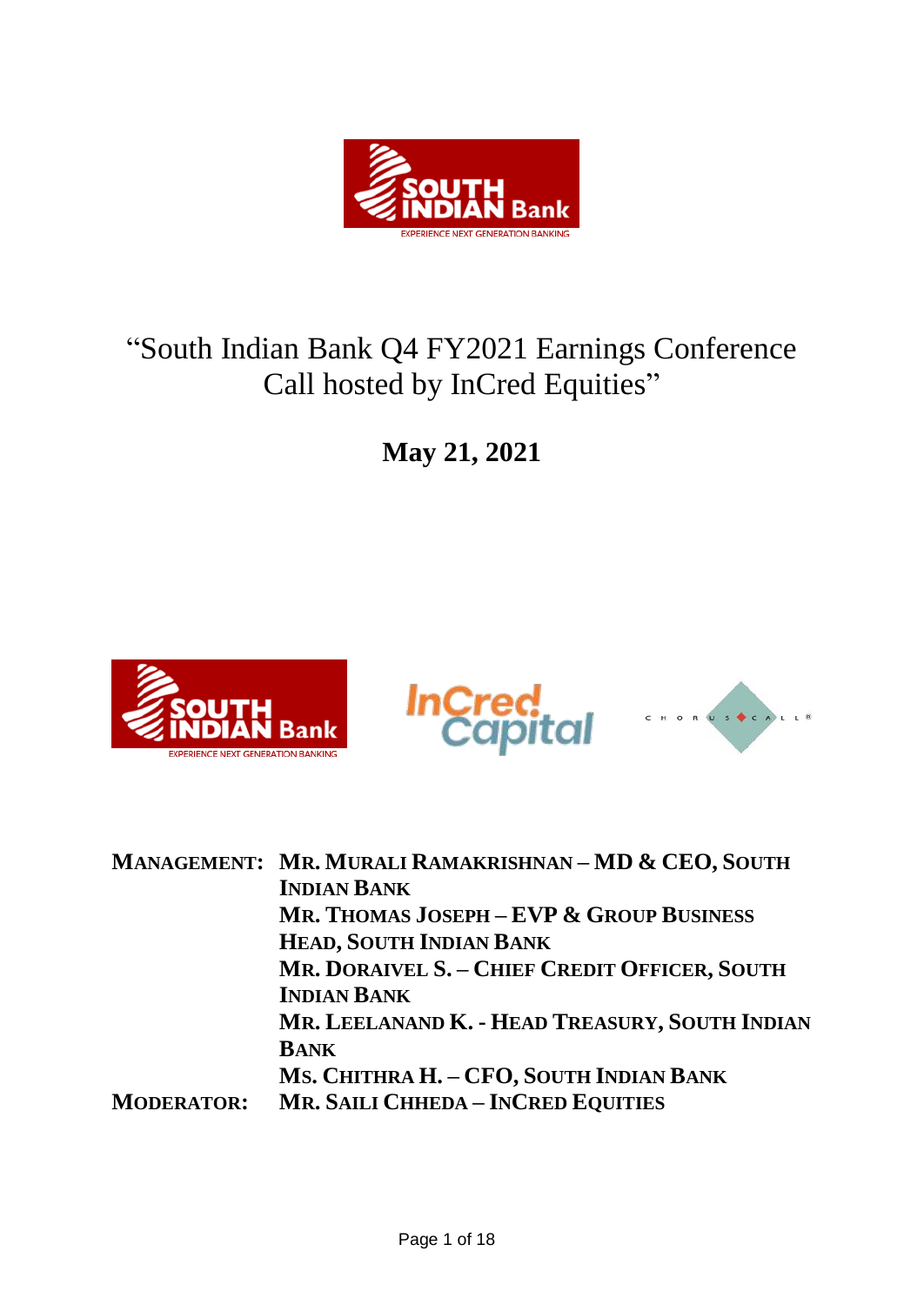

| <b>Moderator:</b>    | Ladies and gentlemen, good day and welcome to the South Indian Bank Ltd. Q4 'FY21 Earnings         |
|----------------------|----------------------------------------------------------------------------------------------------|
|                      | Conference Call hosted by InCred Equities. As a reminder, all participant lines will be in the     |
|                      | listen-only mode a there will be an opportunity for you to ask questions after the presentation    |
|                      | concludes. Should you need assistance during the conference call, please signal an operator by     |
|                      | pressing '*' then '0' on your touchtone phone. Please note that this conference is being recorded. |
|                      | I now hand the conference over to Saili Chheda from InCred Equities. Thank you and over to         |
|                      | you, ma'am.                                                                                        |
| Saili Chheda:        | Thank you, Faizaan. Good afternoon, everybody. On behalf of InCred Equities, I welcome you         |
|                      | all to 4Q FY21 Earnings Conference Call of South Indian Bank. Today we have with us Mr.            |
|                      | Murali Ramakrishnan – MD & CEO; Mr. Thomas Joseph – EVP & Group Business Head; Ms.                 |
|                      | Chithra - CFO along with other senior members from the management team.                            |
|                      | Without further delay, I now hand over the call to Mr. Murali Ramakrishnan from his opening        |
|                      | remarks. Over to you, sir.                                                                         |
| Murali Ramakrishnan: | Thank you. A very good afternoon to all of you and thank you for joining us for the South Indian   |
|                      | Bank Q4 FY21 Earnings Conference Call. We hope that you and your family are healthy. We            |
|                      | continue to appreciate the efforts of our employees who have shown strong resilience and ability   |
|                      | to adapt to changing circumstances. We are joined by my colleague Mr. Thomas Joseph – EVP          |
|                      | & Group Business Head; Mr. Doraivel S. - Chief Credit Officer; Mr. Leelanand - Head Treasury       |
|                      | and Ms. Chithra – CFO.                                                                             |
|                      | Delivering on my guidance given in Q3 2021, I am happy to announce that we have raised Rs.         |
|                      | 240 crores of equity capital through marquee domestic institutional investors in March 2021.       |

This capital raising was the first tranche of the overall equity capital target of Rs. 750 crores. The above investment by domestic institutional investors is subject to one-year lock-in that will provide stability and visibility in our shareholding.

The Bank has posted all time high CASA of 30% in the history of the bank. The overall CASA amount increased by Rs. 3,830 crores during Q4 2021. The Bank has opened about 3.2 lakh new savings account during FY2021. There has been dedicated effort and strategy put in place to build low cost liability franchise and robust review mechanism has led to efficiencies amongst the branch staff.

As far as overall business for financial year 2021 is concerned, it was the strategy of the Bank to rejig the existing portfolio with the focus to diversify the risk both in asset and liabilities. We are replacing the bulk deposit with retail deposits and the bulk corporate exposures with diversified retail exposures. We have completely rundown Certificate of Deposits in FY21 and in the process of streamlining bulk deposits. Growth in retail term deposit and CASA have compensated for rundown in the bulk deposits, performing other subtle changes which were made to enable assets build up. The Bank has been following branch structure where asset and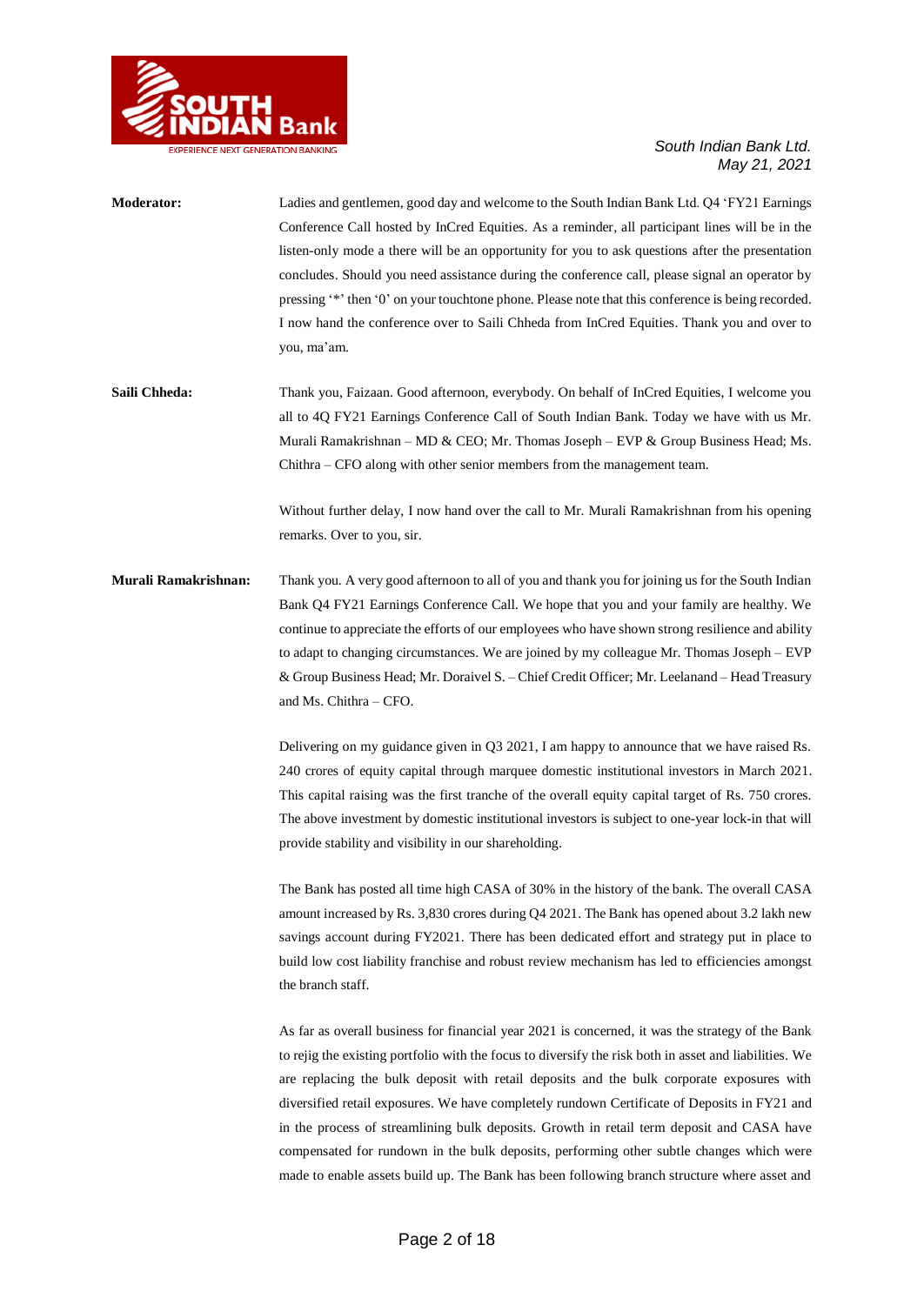

liability businesses were managed by branches. This structure was not quite conducive for growth of assets in the present environment as huge focus efforts are required to win over a good asset from the intense competition. Therefore, to facilitate the focus and drive a dedicated vertical asset structure was formed for all retail asset businesses in which the branches would access one more channel for sourcing new leadsfrom the existing customer and walk-in potential customers. Similarly, MSME and corporate banking verticals have been formed with dedicated sale structure across the country. Apart from the structure we also need good processes and systems to meet up with the TAT and customer expectations. As we speak today, the new vertical structure is in place with dedicated teams. Wherever we feel that internal talents are not available especially in the retail asset vertical, we have recruited expert laterally through drive those businesses. Apart from this, we had set up a separate data science division which would help us to do analytics in the area of assets, liability, collections etc. We have also set up separate operations division to take care of TAT and fulfillment of asset and liability transactions. Most of the systems development, taking up the policies and process implement is done with the necessary resources in place and aiming for a credit growth of about 10% in FY22 and a relatively stronger growth of about 18%-20% in the coming year. The big headwind in this plan is the impact of second wave of COVID on the individual and the business community and the possible third wave too.

Let me take you through for the key highlights of the operational and financial performance for the quarter:

The company reported net profit of Rs. 7 crores for Q4 FY21 compared to net loss of 144 crores in Q4 2020. As of March 31, 2021, the total business of the bank stands at 1,40,767 crores. Advances declined to Rs. 59,418 crores mainly due to recognition of proforma NPA during the quarter and degrowth in corporate loan portfolio which was offset in part by 15% year-on-year growth in total gold loans to Rs. 8,999 crores. The share of standard large corporate loans ie Advances having exposure Rs. 100 Crore and above, has been continuously declining from 27% in FY15 to 5% in FY21 in line with our stated strategy of calibrating corporate exposure and building granular retail book. Core deposit rose by 12% to Rs. 77,857 crores. CASA deposits increased by 18% to Rs. 24,590 crores. CASA ratio improved to 29.73% of the total deposit. Bulk deposit declined by 55% in line with our strategy. NRI deposits which have been growing strongly rose by 9% year-on-year to Rs. 25,855 crores and contribute about 31% of total deposits. Low cost NRI deposits grew by 11% year-on-year to Rs. 7,797 crores. Our investment was at Rs. 21,180 crores of which HTM category contributed Rs. 18,951 crores, while AFS contributed Rs. 2,230 crores.

In Q3 2021 we had given an overall guidance on credit stress of Rs. 2,500 crores of which Rs. 1,600 crores were slippages and about Rs. 900 crores as restructuring for Q3 and Q4 of FY21. The overall stressed exposures during Q3 & Q4 was Rs. 2,473 crore which includes NPA slippages of Rs. 2,122 crores and one-time restructuring of Rs. 351 crores against the overall guidance of Rs. 2,500 crores. Gross NPA ratio is at 6.97% as of March 21. Based on the order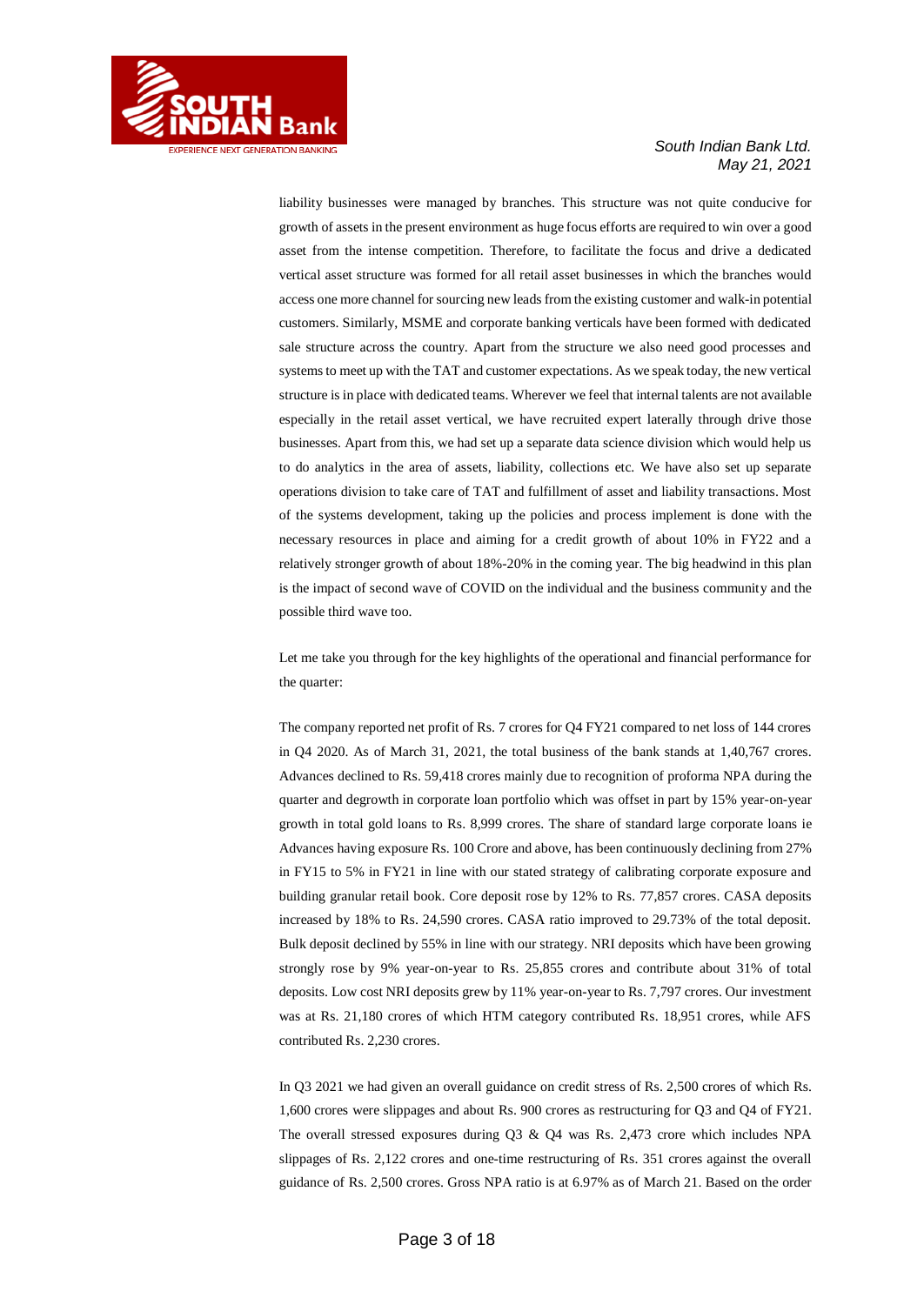

of Supreme Court, exposures amounting to Rs. 1,507 crores which were overdue but were not classified as NPA as of December 2020. Considering the said proforma NPA, our GNPA was 7.27% as at December 31, 2020. During the quarter the Bank has done technical write off of Rs. 975 crores. The net NPA ratio was 4.71% as of March 31, 2021. Net interest income for the quarter was Rs. 561 crores. Net interest margin was at 2.61% for Q4 2021 as against 2.67% for Q4 2020. Cumulative NIM for FY2021 was 2.71% as against 2.66% for FY2020. Non-interest income for the quarter was Rs. 390 crores. Our core fee income increased by 25% YoY to 224 crores while treasury and forest income decrease by 30% YoY to Rs. 166 crores.

Operating profit for the quarter was Rs. 423 crores as against Rs. 533 crores in Q4 2020. The cost-to-income ratio for FY21 was at 55.0%. Overall provisions decreased by 43% to Rs. 412 crores in Q4 FY21. These provisions included Rs. 719 crores towards NPA and NPI and reversal of standard asset provisioning of Rs. 290 crores. The provision coverage ratio stood at 58.7% at March 2021 as against 54.0% at March 2020.

Our overall capital adequacy improved to 15.4% as at March 31, 2021 compared to 13.4% as at March 31, 2020 while the core CRAR stands at 12.8% as at March 31, 2021 compared to 10.8% as at March 31, 2020.

To summarize:

The Bank will continue the strategy of building low-cost CASA book, focus on gold lending, improve NRI share of deposits, improving cost efficiencies and improve asset quality by focusing on building granular advances booked through personal, agri and business segments.

With this, I open the floor for questions.

**Moderator:** Thank you very much. We will now begin the question-and-answer session. The first question is from the line of Ravindra Kumar from RK Capital. Please go ahead.

**Ravindra Kumar:** Sir, the question or concern I have is on provision. So, most of the operating profits in the past couple of years is going into the provisions. So, how long it can continue and when can banks see a reasonable return?

**Murali Ramakrishnan:** Good question. Yes, you are right, in the past, operating profits have gone towards providing for the bad book. But this year being an exceptional year and last full year as we know the economy has been showing lot of turbulence and whatever little progress which we were seeing in Q3 and Q4, we are seeing lot of changes happening in Q1. So, while I would like it to be much less, but then the fact remains that lot of consumer, individuals are losing jobs and many of them are having cut in their salary. Similarly, many of the small business owners etc. they are going through very tough situation due to the pandemic. So, we need to recognize the fact economy clearly is not what it should be. Therefore, the opportunity for anybody to generate cash flow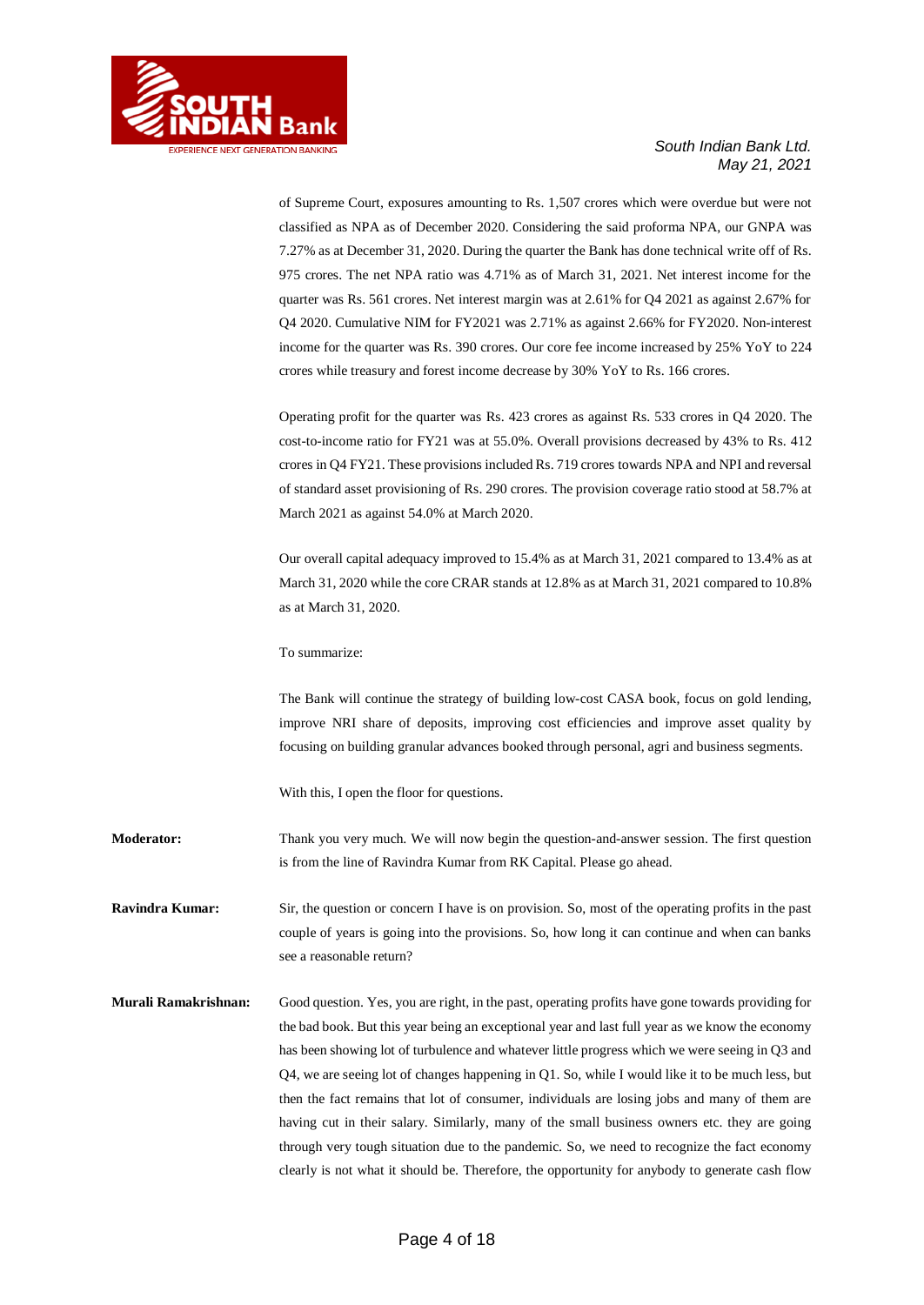

itself is coming down because of the unprecedented situation. So, while this is on one side, the challenge which I have is of two-fold. One is how do you manage the existing book which carries certain portfolio which is already showing signs of stress and how do you I manage the incremental book which will get added in this period of stress. So, we have worked out a well thought out strategy. We are very clearly driving profitability through quality credit. Therefore, we don't want to rush in and add assets which can create problems in the months and years to come. So, we are picking and choosing the right kind of quality for adding any new book. While doing that how do we manage the existing book? So, that is where the effort which has been made towards granularizing the portfolio both in the corporate side as well building retail, which will help us to diversify the risk. So, the structure which I read out that we have already put in place will enable the new incremental addition to assets which will get added in the month and years to come will be granular and the same time will be of better quality because we are going to be using credit models for better underwriting while we manage the large book. And also, you must remember that during this year which just ended, there were quite a good number of months where even the recovery operation in the country suffered due to many of the courts were not functional due to people not being there, Judges not being there etc. So, it was a pretty tough situation. Similarly, the ruling of Supreme Court, to say that you can't classify something as NPA, which made all of us to look for the entire book which is technically NPA as proforma NPA. But we are not able to do any action because it was not technically classified as NPA. So, all this has led to delayed efforts in recovery also. Hopefully in the months and in this year we will be able to do much recovery if things provide conducive environment for going after such cases for better recovery and at the same time consciously reducing the concentration risk in the existing portfolio and incrementally adding good book. This is a correction which we need to do in the bank books which is not a short-term gain, it will take some time. So, we have drawn a plan through which we will be steering the entire portfolio mix to be moving towards better quality and we will start seeing the signs of it in the few quarters to come.

**Ravindra Kumar:** I agree with you. I can see a lot of improvements once you have come to the banks and continue your Vision 2024 as well. But the concern is from past many years investors have lost a lot of wealth and the one more thing which I can't understand is there is a lot of interest from the big banks to acquire for the bank expansion and all and I know that South Indian Bank is having a very good brand recognition in the branches. Was there any interest which you can clarify or what is stopping the bank or the investors from going for it?

**Murali Ramakrishnan:** You are asking what is stopping bank from what?

**Ravindra Kumar:** Merging with the efficient banks and so that some investors can get some returns. Because definitely if Kotak or some other big bank which is wanting to expand or acquire a small bank, if that happens investors will be benefited?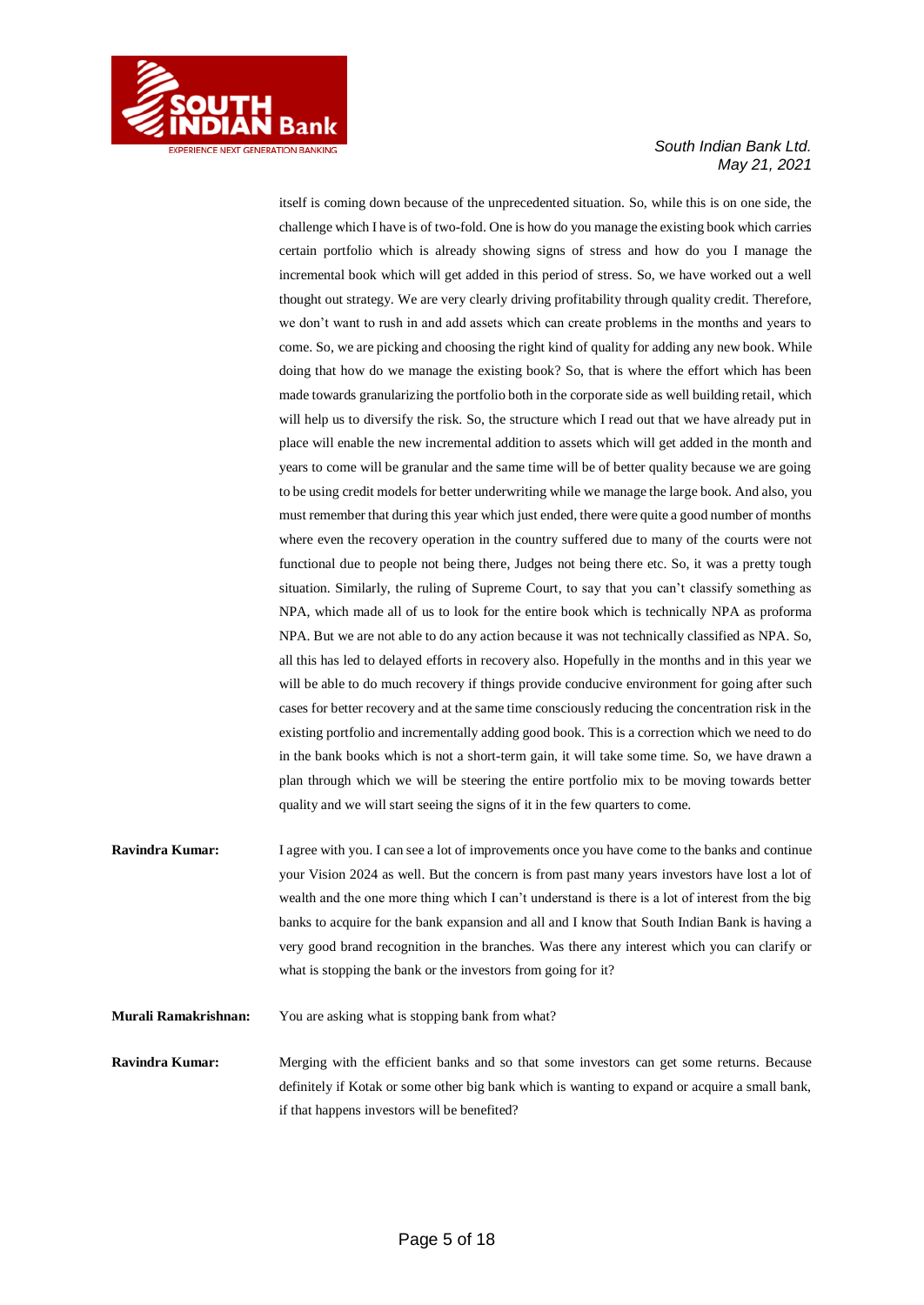

- **Murali Ramakrishnan:** This is a question which I can't answer because we can't talk about what other banks will be showing interest on. I would be very happy to answer what I am planning to do, to make the bank efficient.
- **Ravindra Kumar:** That I can see, sir.
- **Murali Ramakrishnan:** That is what we have spelt out as a strategy and whatever progress which I am showing, which I am reading out to you, is in the direction making the bank stronger. So, I believe that with the team and with the plans which I have set in place, I believe that we can bring this bank back into performing bank with a dedicated effort of team and with articulated clear plans for turning around the Bank.
- **Moderator:** Thank you. The next question is from the line of Renish Hareshbhai Bhuva from ICICI Securities. Please go ahead.
- **Renish Hareshbhai Bhuva:** Sir, couple of questions. One is, obviously on the asset quality. The calculate PCR is again fell to sub 35%. What is the sort of, I think in your Vision 24 we have articulated PCR target of 65% or so? So, it suggests that credit cost even from the legacy book is likely to remain elevated and given the second wave, of course in FY22 we will have some higher slippages than its run rate. So, what is your take on overall asset quality or maybe credit cost in FY22? I mean, of course you can't quantify but maybe qualitatively what is your assessment as we speak today?
- **Murali Ramakrishnan:** Partly you have answered your own question. Basically, we are at a situation where it is extremely difficult to predict how the market will pan out in the months and in the next few quarters to come. But having said that, in my vision plan also, if you recall we have said that we will put the entire structure in place and we will start actually working on building good quality book from April onwards. So, while we have already put the structural in place, with the people in place etc. we are also in the process of putting all the other important key things required for taking up the business and at the same time we make these assumptions with a certain expectation that markets, and economy will behave in a particular fashion. Clearly today given the situation, no one I think is able to say with certainty what will happen in Q1-Q2, in fact other day I was hearing to lot of economist talking about their own predictions about what will happen in Q1-Q2 of this year. They have already revised their numbers downwards. In fact they are talking about the second wave structures and they believe third wave will be worse than second wave. If that is going to happen, some of them has said that the entire years is a wash out. So, I am not trying to be pessimistic. I am just saying that we need to be realistic about how these things will pan out. What I am very clear is, I also take it as a blessing in disguise because when the market is not very conducive for asset build up, it also gives time to put a building block in place so that as and when the market throws an opportunity for you to do good business, I think we would be ready to take up those. So, when I say how do you put those structures in place, that is where I talked about structure, the platform, the credit model, training, capability building etc. So, I think those are areas which we are now continuing to be investing in our people. And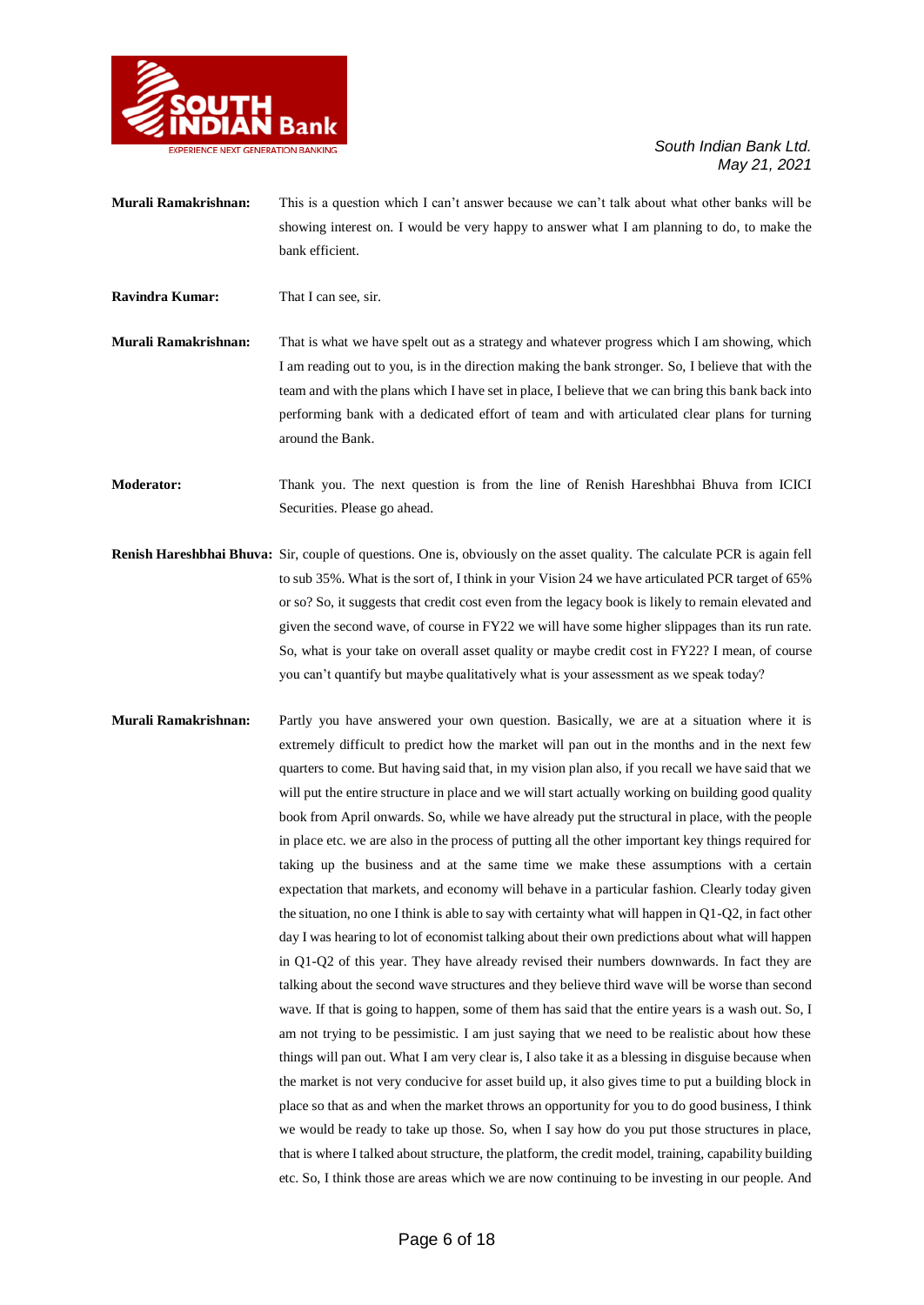

I believe that with these things coming in place and we have not really taken up a very ambitious plan in terms of asset growth for the year. So, I believe that we will be able to catch up even if we lose a couple of months here due to COVID . I am asking to see that we will be able to catch up with the numbers which we projected. But having said that obviously performance of this is all completely link to what the opportunity will come in the economy. Therefore, we need to be watchful, and we need to take it as it comes. So, in terms of PCR, you are right. We were at about 34% as of Q1 FY20 and we made a conscious effort to build this and in fact we build it up to 57% in Q3, though Q3 it was an elevated one as you know because of proforma NPA which was not a realistic situation. But we were at about 40% level. Now clearly with the entire proforma NPA we are hitting the entire banking system because all these numbers became more and more visible in the month of December to March is when all the banks started actually feeling the impact of lockdown lifting and the repayment etc. We recognize that it is low, therefore we would definitely want to work on improving it. But this also to some extent suffer from the fact that we are provided now 100% in many cases extra which we had to write off to manage between GNPA as a percentage and PCR**.** So, this is a decision which anyway as a bank we need to continuously do, keeping very high NPA percentage without writing off is one way to follow. The other one is to really manage both reasonably well. But I recognize that it is low, and we will definitely work towards improving. The way it will start panning out to better numbers is when we start building good assets and we also know that some of the frauds which have hit the bank, we have completely provided for it as at March. Further there are some big accounts where we have provided fully as at March. So, unless we see that whatever restructure which have happened due to COVID if they behave much worse than what we are anticipating we believe that we will be able to slowly improve it. I am not promising anything but then our endeavor will be to take it up to at least 38% level in the coming year.

- **Renish Hareshbhai Bhuva:** Got it. Sir, secondly on this whole liability franchise, the 30% CASA itself suggest that being a strong liability franchise exist in south and specifically in Kerala and I am assuming since large phase of this customers are from the NRI side wherein you know it is right to assume that the AMB would be much higher. So, sir, what is the broader strategy in terms of cross selling or maybe leveraging this, the whole liability base. In lending sector, I am sure very few guys will be having such a robust liability franchise. So, sir, what is the thought process about leveraging this whole liability period?
- **Murali Ramakrishnan:** Good question. If you recall, one of the points which I articulated in the strategy is also to work on improving the other income which you might have seen that we have already started seeing traction in this quarter results also. So, the way to go about this obviously to do lot of cross sells for the existing customers and given that we have also set up our analytics division, we are now using asset analytics, liability analytics and collection analytics to figure out good existing liability customers, who have the potential to take up any asset products. So, products like personal loan this bank had negligible presence. We had only some Rs. 500-600 crores of portfolio in the personal loan which is one of the easiest products to lend at the same time definitely being an unsecured it carries its own risk. But then if you do it with a good quality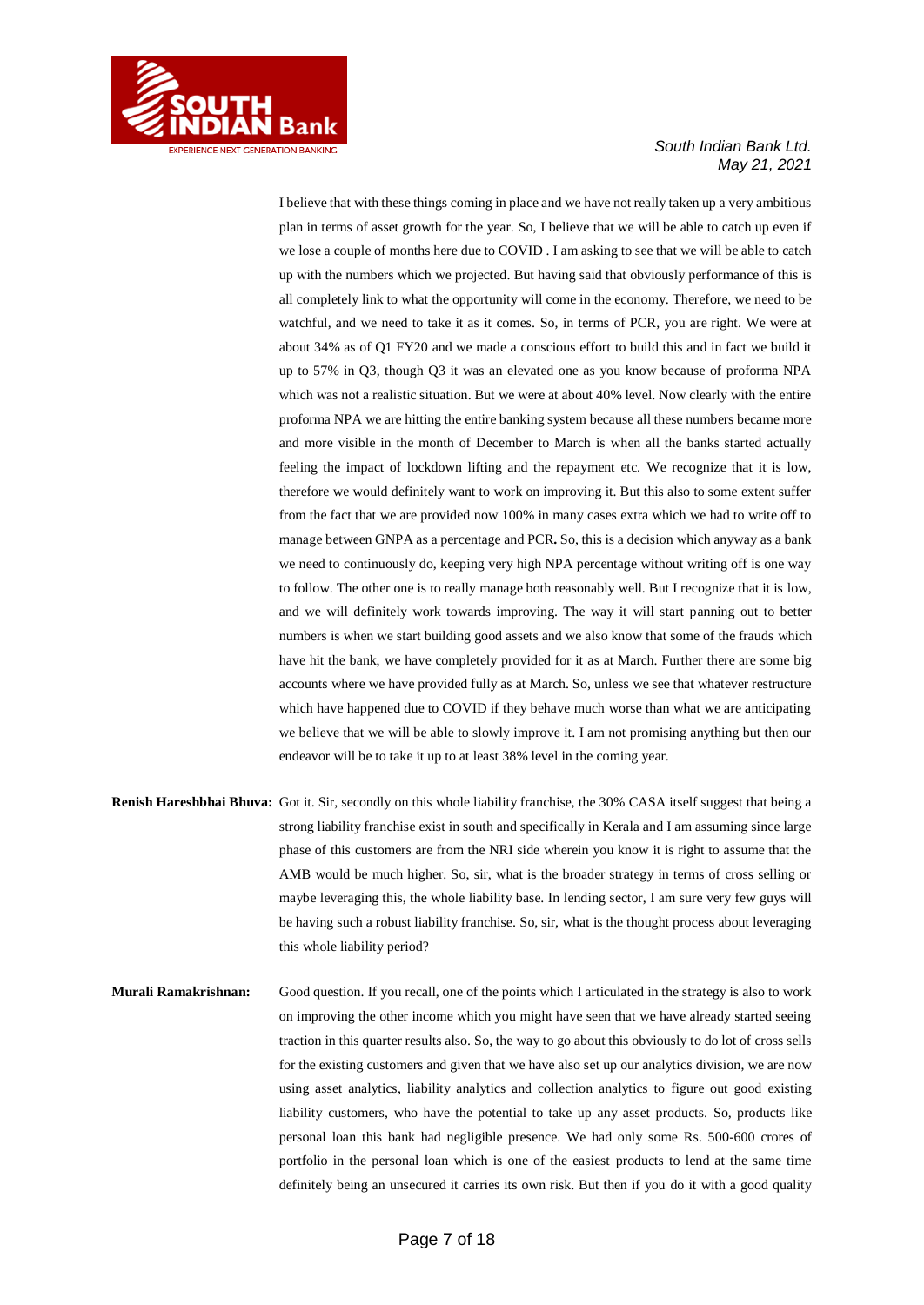

underwriting and with mining of data liability customer base which you talked about from the NRI as well as existing domestic customer base, we can tap leverage on this quality of customers to cross sell products like personal loan, products like some of other retail products like auto loan, home loan etc. So, already the work has started, and we have in fact given that we cannot actually go out to the market and source the customers given the restrictions in movement etc. This is where I think two areas in this bank is helping us, one is this analytic is helping us to preapprove the customers who we can get in touch over phone and everything, all the entire fulfillments can be done over remote through electronic and digital way and the bank is very strong in the digital and technology area. So, we are pretty confident that we will be able to fulfill using our digital capability. So yes, the liability franchise is definitely getting used now for leveraging our strength over there for cross selling particularly retail assets.

**Renish Hareshbhai Bhuva:** Got it. Since because we must be having a long transaction history with us, we will be in a better position than anyone else to leverage this base. So, I was just wondering what is happening there?

**Murali Ramakrishnan:** You are absolutely right, and we are on the same track. Your point is valid.

- **Moderator:** Thank you. The next question is from the line of Bajrang Bafna from Sunidhi Securities. Please go ahead.
- **Bajrang Bafna:** Broadly sir, if you could highlight, we have continuously seeing appointments at the top end of the management almost couple of people have joined especially from ICICI Bank. So, sir, could you just throw some light, what is the mechanism of this strategy that we are going to follow to motivate the higher end of the management etc. in terms of resource and all and again in terms of changing the DNA of the lower end of the spectra, what are the thought process or what are the changes we are going to bring about over a period of time. That will be really helpful, sir.
- **Murali Ramakrishnan:** Good question. So, first of all, I just want to make a small correction. We have added, very small number of people in comparison to the base of employees we have. So, we have 8,000 plus employees and what we have added is very miniscule number. Primarily in the area wherever we felt that we need to bring in expertise in those products, specially identifying those specific skill sets we have added few people and therefore that number obviously is much smaller compared to the existing employee base. Second even in the existing employee base, through a conscious process of identifying these skillsets particularly in the senior management level, we have identified people who have demonstrated skillsets and we have made them heads of divisions and departments so that we can leverage the experience of those employees having been in this bank for 2 to 3 decades. So, we are actually using a good mix of lot of existing talented employees supplemented with few additions from outside to manage important functions and divisions. Second point on motivating employees with ESOPs etc., ESOP scheme which was already there in the Bank, clearly after my moving in we have sort of relooked at that ESOP policy and we have done little bit of tweaking based on what is commonly done in the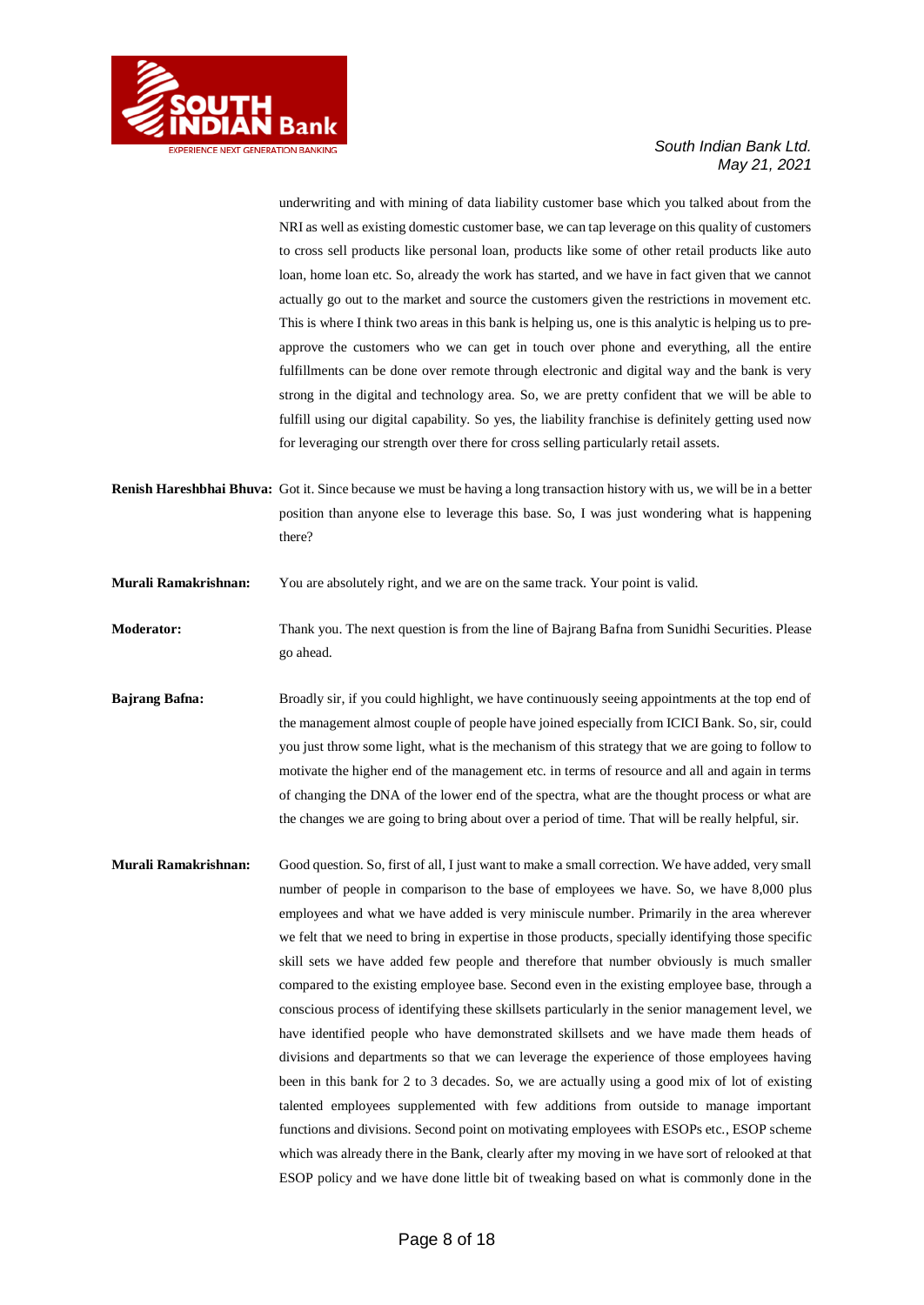

market and with that we will be definitely making use of that as a tool for motivating not necessarily senior employees but even middle level employees for having, recognize their contribution for the development of the bank. So, this is on the subside. Third thing which we you talked about, DNA, I think you are in the right track in terms of asking, the very relevant question. How do you actually transform the Bank, because the entire transformation will happen only when the entire employee base of the bank works with a common objective of making the bank stronger and better. So, towards this I think we have taken lot of initiatives. Just to site couple of them, we have come up with a set of values which you would want every employee in South Indian Bank should display and we have articulated that we have sort of made each of those values, how it can be displayed through the everyday behavior in our day-to-day conductance of our affairs in the branch and how do you make every employee sort of absorb it and imbibe it, so that it becomes second nature to them and towards that we also sort of, in order to bring them into, being aware of this at all points in time, we also made like what we used to do in one of my earlier organization with GE Capital. We have made actually cards etc. which clearly articulate the deals values and how this can be displayed through everyday behavior and these cards were made available to each of the employees and apart from this every month we are also taking one of those values as a theme and we are creating some excitement around that theme across the regions and across the branches. Plus, apart from this you created in our own intranet places where leaders can spot such display of behaviors by the employees and they sort of put it in the system which will be looked at by the entire bank through which we are actually popularizing that such behaviors are positively reinforced amongst all the employees. So, I think this is on the soft side. On the hard side, in terms of skill breeding and functional skill breeding as well as in the soft skill breeding, we have also initiated a department of learning and development wherein we are going to be making use of e-learning models with content developed both inhouse as well as content obtained from outside. With lot of video training, because today given the fact that we can't have a classroom training for all the employees, we are coming up with a short video captures which will highlight some of the traits which we don't want our employees to carry. For example, sales training, how to initiate a sales talk; how to close a deal; how to negotiate with a customer. This kind of some of the sales skills etc. very rightly demonstrated through a very short video of 5 to 6 minutes with nice animation which will be circulated to the employees and they will learn it through in a fun way about this skillset. Through this we are sort of standardizing the learning process also and making each employee really imbibe the culture that learning is something which we need to do continuously in order to become better and better. So, these are some of the initiatives which we have taken on the capability building side. If we recall capability building is one of the 6Cs which we are working. So, lot of initiatives have been taken around this.

**Bajrang Bafna:** Great. I think that was really very enlightening to see that we are trying to change the DNA because that is the as per new, the biggest issue that needs to be tackled very carefully and I think we are working in the right direction.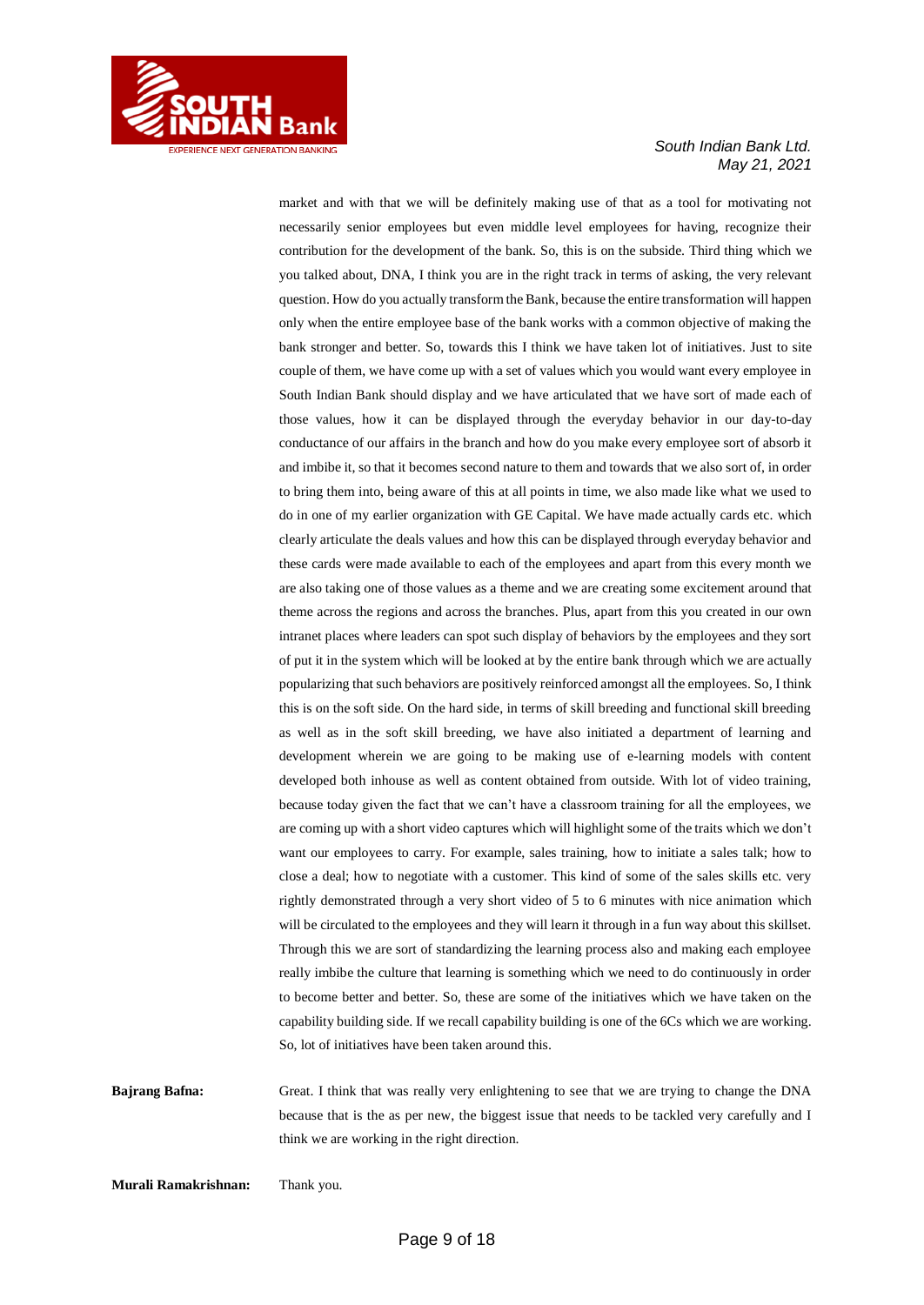

## **Bajrang Bafna:** Sir, the second question and the last question is, if you try to compare your bank with the similar geography, the Federal Bank, we have seen that one is, the management was in a capable hand. The slippages have come down drastically and even in this pandemic if you just try to compare what slippages that we have reported and what Federal has reported, I think not even a single private sector bank even the larger one has been able to compare with Federal Bank. I think they must have done right in that bank and that is why in this pandemic they had been able to manage less than 2% kind of slippages. So, hopefully you are also working in that direction, sir. But directionally when can we see because corporate book has come down less than 5% now and we are continuously building granular book. So, maybe 22-23, so quite something where we could also see slippages to the tune of let us say less than 2% kind of number because that is where when we start making meaningful profit**.** Hope my question was clear, sir?

## **Murali Ramakrishnan:** Yes, your question is clear. Sir, I would want to respond it in two ways. One is you are right. We definitely appreciate Federal Bank's performance and one should also remember that Federal Bank has started doing many of these activities quite some time back. I think just after Shyam moved in as a Federal Bank kid. I think since then has started doing all these changes which is at least 10 years old if not more. And therefore, these changes take time and therefore clearly you are looking at a bank which has initiated all this sometimes back and you are seeing the fruits of that action happening now. I am not saying you should take 10 years for everything to be seen in this bank. While we appreciate what they are doing, each bank has its own set of issues and set of portfolios, set of culture, set of people, set of challenges which are very different. I am sure you are working for certain organization you will find that your own peers who are in the similar line of business must be at a different state of evolution in the same space. So, I think beyond the point we should drive our vehicle looking at our own rear-view mirror. We can't drive our vehicle looking at Federal Bank's rear-view mirror. So, we need to do what is right for us. So, therefore, I believe that what are we set out to do, we need to be patient, we need to be diligent, and we need to be continuously working at it to make it better and better. Yes. I would also like to see these numbers coming down sooner than later but given that we should also recognize that we are facing one of the most unprecedented situations in terms of economy. It is the toughest period. So, in the most difficult period when you are trying to manage book which as certain big challenges, I think it requires humungous effort to work on all areas. One thing is that you have everything in place, structure in place, people in place, you need to only work on the quality of book that is one kind of a problem. The other kind of problem is, yes, you have a quality in place but then you have people challenges then that is a different set of problem where skill building can be focused, and it can be brought in. But when you have these two coming at different levels and the economy not doing very conducive, you are working with too many uncertainties, therefore it requires really humungous effort and diligent sustained efforts without losing patience we need to work at it to make it better. We are quite confident. That is the reason why we have drawn also plans for the next 3 years with certain assumptions, obviously those assumptions need to be revisited depending on how the economy is panning out.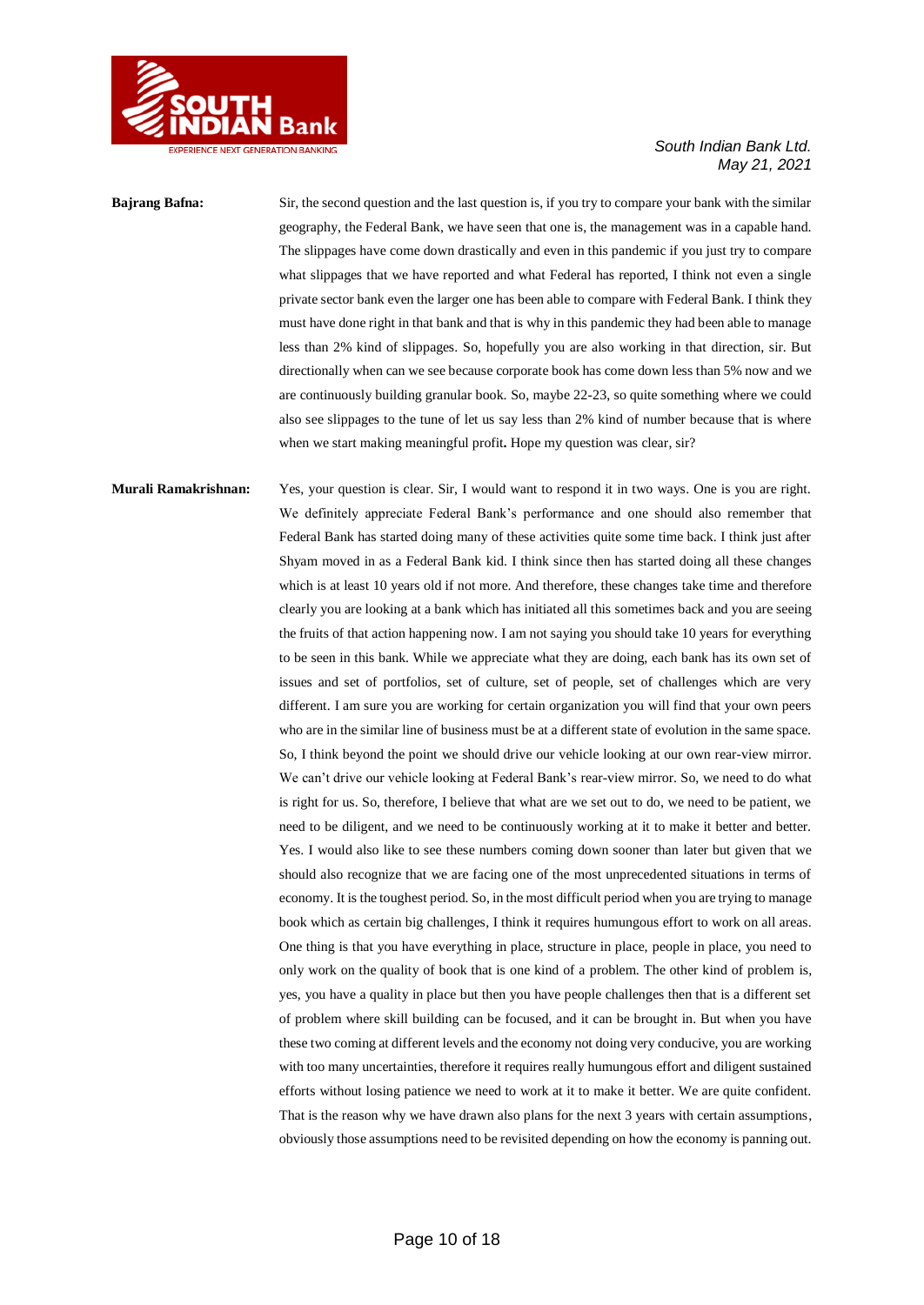

But we are quite optimistic that we will go at it and we will put our best efforts to make it happen. We will not spare any efforts, that much I can tell.

**Bajrang Bafna:** Sir, just to reiterate this part, what kind of a stress that probably we are seeing right now because I believe that last year lot of cleaning has already been done in terms of legacy book and all, that the best effort that the company has already adopted. But going into FY22, I know it is premature, because still we are in the midst of crisis but whatever that you are seeing last 1.5 months, what sort of expectation for probably the modeling that we should do for this year? Any guidance from that will be really helpful, sir. Maybe a range would also be good.

- **Murali Ramakrishnan:** Very difficult to give guidance. But looking at the way I think what we experience in September-October to what we are experiencing now and with an anticipation that second wave, how long it will last and when the entire vaccination will happen and prevent people and when each state governments will lift their lockdowns etc. with so many different states adopting different methodology to arrest the COVID infection, it is extremely difficult to predict any. So, in my mind I am assuming that this year, coming here without any solid data to back it up, I would tend to think that it will be as bad or as good as this year which went by.
- **Moderator:** Thank you. The next question is from the line of Suraj Das from B&K Securities. Please go ahead.
- **Suraj Das:** Sir, my first question is on the collection efficiency. So, if I see, on slide #19 the collection efficiency was 90% for the overall bank. If you can give some color on segment wise collection efficiency like, let us say for business loan, personal segment or corporate, how it has been and what is the trend for April or maybe first fortnight for May because I mean a lot of lenders have reported that they are seeing dip in collection efficiency. So, it has been for your case? That is my first question.
- **Murali Ramakrishnan:** You are right. The collection definitely suffered very badly during the lockdown period as well as in Q3-Q4 etc. The trend which you are seeing is, in the month when the bills are sent to the customer, the recovery efforts are clearly much less on the same month end the demand falls due. But over the next month and next couple of months the recovery happens from those customers. So, today we must recognize that today whether it is an individual consumer and a self-employed, today there also, I mean as much as you and I are suffering from not being able to go to physically to any place and do work. They also suffer from the same thing. So, for them to generate cash flows will be very difficult especially if you are in a business where your supply is impacted, your **customers** are in trouble and you are not recovering, you are not able to receive money. So, clearly the market is really hitting them very badly. So, what we are saying is over the next one month or two months if collection is definitely turning close to 97%-98% on the demand which has been raised, on the same month it will be about 90%-91%, but over the next one month to two months it moves up to as high as 98%-99% and here again I like what I said earlier retail recovery is much better. They are definitely crossing 97% upwards, 99.9% for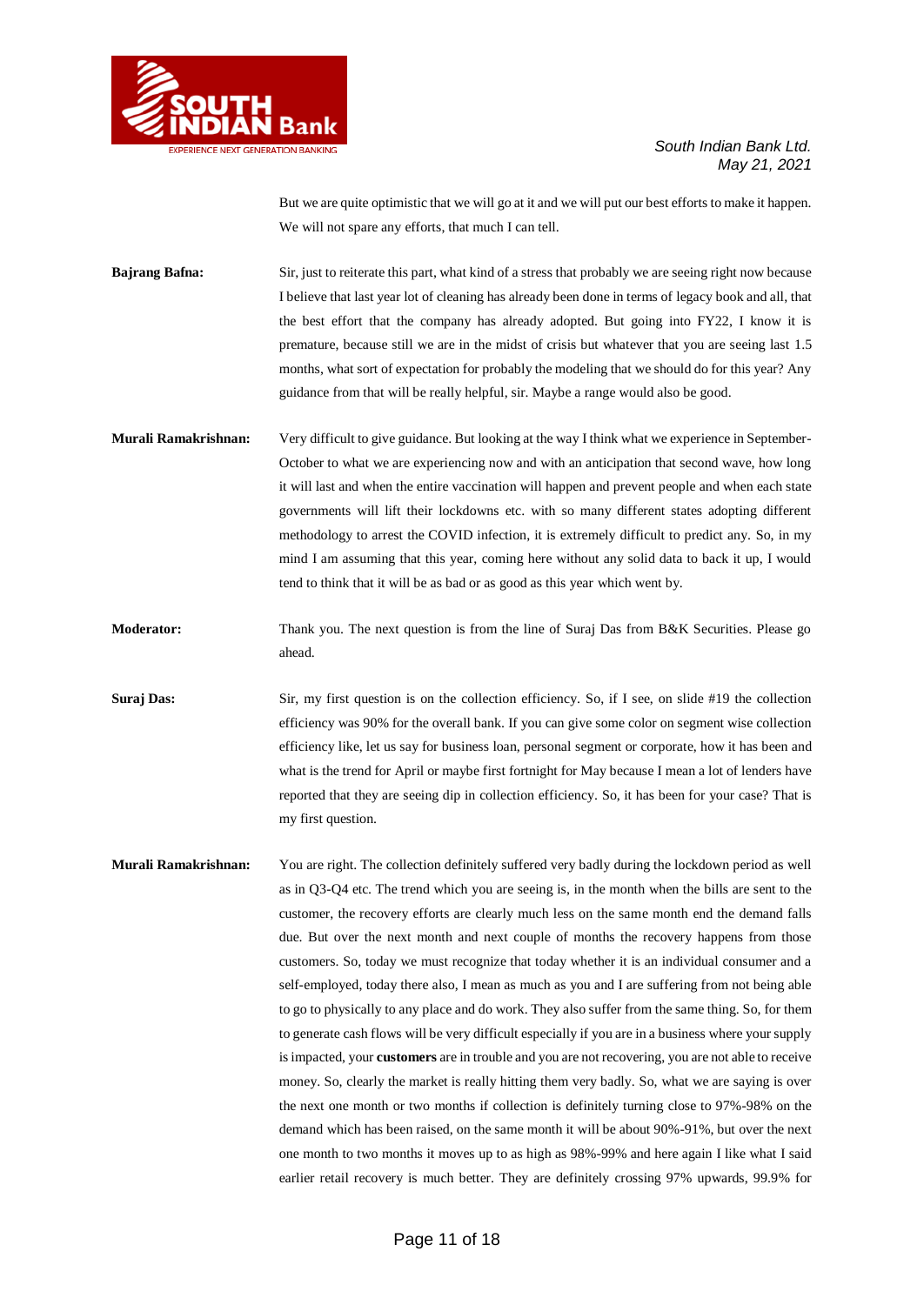

housing loan, vehicle loan is about 99.9%. So, we are seeing good traction in retail loans. There are challenges in term loans to MSME or Corporate because a) the outflow will be large, b) the market is not conducive for them to carry on this. So, compared to every march I would say April and May are definitely worse than because the pandemic second wave has started hitting the market in the month of April and now as we are talking we are going through serious stress. Collection, though I don't have the numbers but subjectively I could sense that the collection is muted. We will have to see how it will get collected over a period.

**Suraj Das:** If my collection efficiency is something around 91% for the month, then my total overdue book will be something around 9% or 10% cumulative including SMA-0, 1 and 2. So, is my understanding correct?

**Murali Ramakrishnan:** Correct. But what we should see is obviously it is not in that month, I mean today even if we look at other banks, I think this trend is similar. It is not that the customer have money and they are not paying. It is actually they are in a difficult position not being able to pay due to the fact that their income revenue has been affected either if they are individual they have lost their jobs or drop in salary or if they are self-employed they have lost their business, or they are having less prospects of business. So, you are right. 91%-92% is the collection efficiency for the month when the due is made, to that extent 9%-10% will fall in the SMA-0,1 or in the buckets. But then over the next 1 or 2 months it gets collected. So, what I am doing as a bank is we carry out this SMA review every week. In fact, this is something which is driven by me personally to ensure that we are constantly after the customer as and when he realizes we are able to get paid off. At the end of the day, today's situation is if a customer is injected with 3 or 4 financiers, clearly whoever is able to meet with him regularly will be able to collect the money, particularly for the stressed customer. Good customer anyway will be able to pay everybody. I am talking about customers who are stressed. So, they will obviously prioritize and give it to the lender who is after them. So, I think that is something which we are bringing in a sense of urgency into the team by carrying out reviews every week.

**Suraj Das:** So, sir, on the GNPA side, in the last call you said that out of your proforma slippages of say Rs. 300 crores there were two lumpy corporate accounts which were roughly something around 400 crores. So, now in this quarter we have released that, there are two corporate accounts which are slipped which are supposed to be restructured, however has not been restructured. That is 205 crores. So, are the same accounts, I mean how is this?

**Murali Ramakrishnan:** Out of the two accounts which I talked about last quarter; one we have recovered cash. And the other one which I talked about restructuring will get restructured in this quarter and will anyway come out of GNPA in our June numbers. These two accounts with total exposure of Rs. 205 crores will get out of NPA into restructuring, one of them has been done already.

**Suraj Das:** So, that will be upgraded by Q1?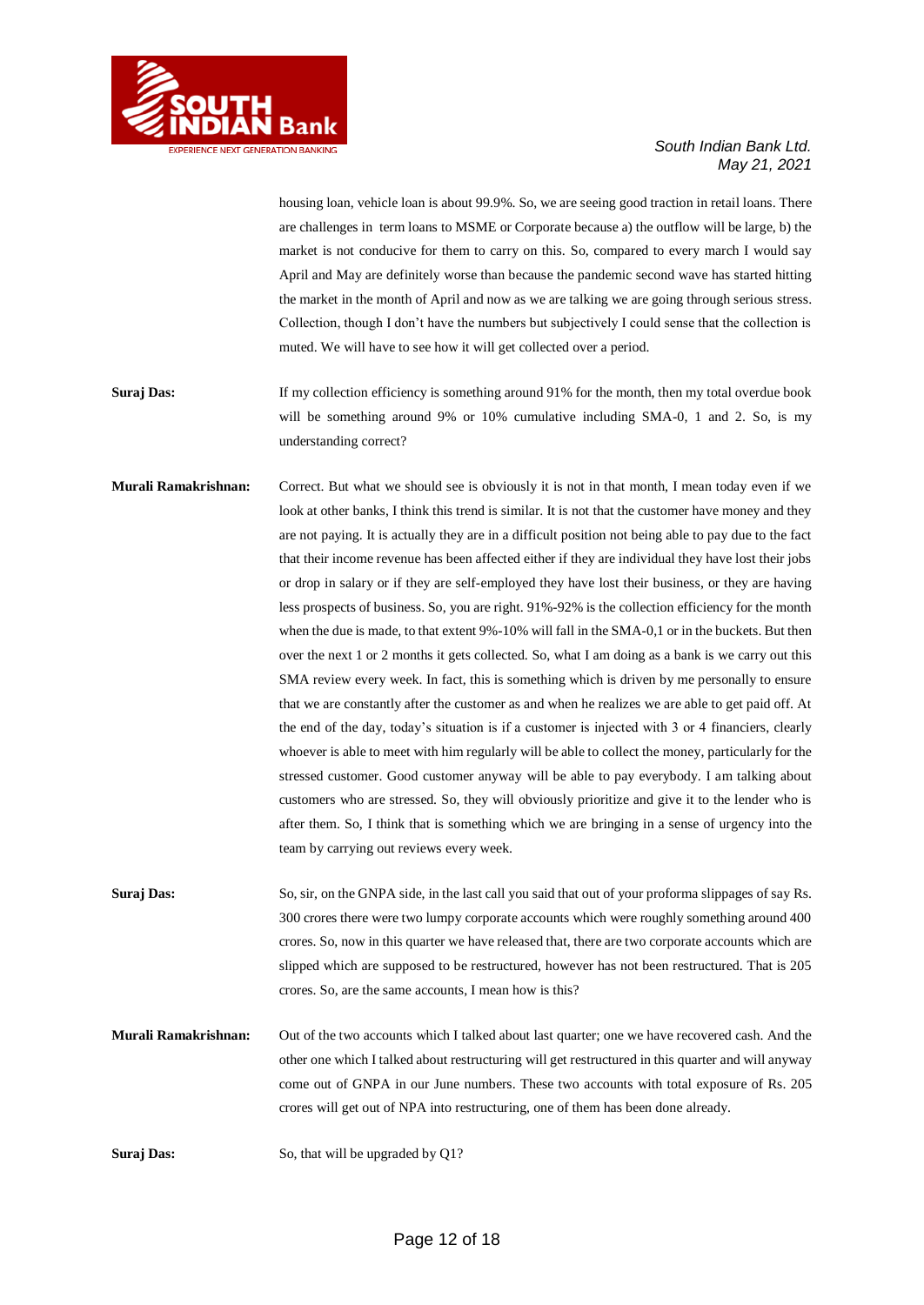

## **Murali Ramakrishnan:** Correct, absolutely.

**Suraj Das:** And sir on the recovery side, I guess in the opening remarks you said that out of 1000 crores of reduction in the quarter, the write off was something around 900 crores. I mean on the recovery actually sir, I wanted to ask what is the recovery expectation you have for Q1 or Q2 or let us say for FY22?

**Murali Ramakrishnan:** See, what we are seeing is that if you look at the year which went by, the recovery efforts which all of us made in Q1, particularly in Q1, Q2 and Q3 because of many issues which I talked about, like courts were not in place, even IBC and many of the NCLT, I mean judges were not there. So, lot of efforts were put in around that time and all the legal cases were filed and all the followup efforts are happening. Only in Q4 we could see some traction of recovery happening. So, all of the recovery which we have made has actually happened in Q4. So, coming here I only hope that we will not go back in the same situation. Also, if you recall because of this Supreme Court guideline being tagged as proforma NPA we could not do anything on those cases. We could not file, we could not proceed again those cases. In fact many other state governments there has been ruling also saying that you can't follow up also with the customer for recovery because government clearly is of the view that customers are stressed**.** So, anybody trying to recover through any means will be tantamounting to harassing. Since we are present in all the states, especially in southern states more predominantly, we find that last year actually suffered from some of these. But despite that whatever target which we gave for the recovery team I think they were able to meet up with that number. But clearly that is much lower than what otherwise we would want. So, just to give you numbers, we made a GNPA recovery of Rs. 69 crores in Q4 of FY20, in Q1 FY21 it was Rs. 19 crores, Q2 FY21 it was Rs. 115 crores, Q3 FY21 it was Rs. 79 crores and Q4 FY21 it was Rs. 106 crores. So, you could see that the jump in recovery has happened in Q4 compared to even the Q1 of Rs. 19 crores. So, all these suffered because of the various things I talked about**.** Hopefully this year we believe that it will become little better, and we will be able to take all our recovery efforts to fruition. So, that is what we are hoping.

**Moderator:** Thank you. The next question is from the line of Vaibhav Badjatya from HNI Investment. Please go ahead.

**Vaibhav Badjatya:** Sir, can you help us naming some of the senior members of your team who has joined on your Bank in last 4 to 5 months and at what level they have joined, if you can just provide a brief about them and with their names?

**Murali Ramakrishnan:** I think we can probably share that offline with you if that is okay? I can tell you that the people, I recruited are Head of Home Loan and Mortgages, Head of Unsecured Products, Chief Credit Officer, Chief of Operations, Head Data Science, Head Agri Credit and and Head Treasury. They are already in place.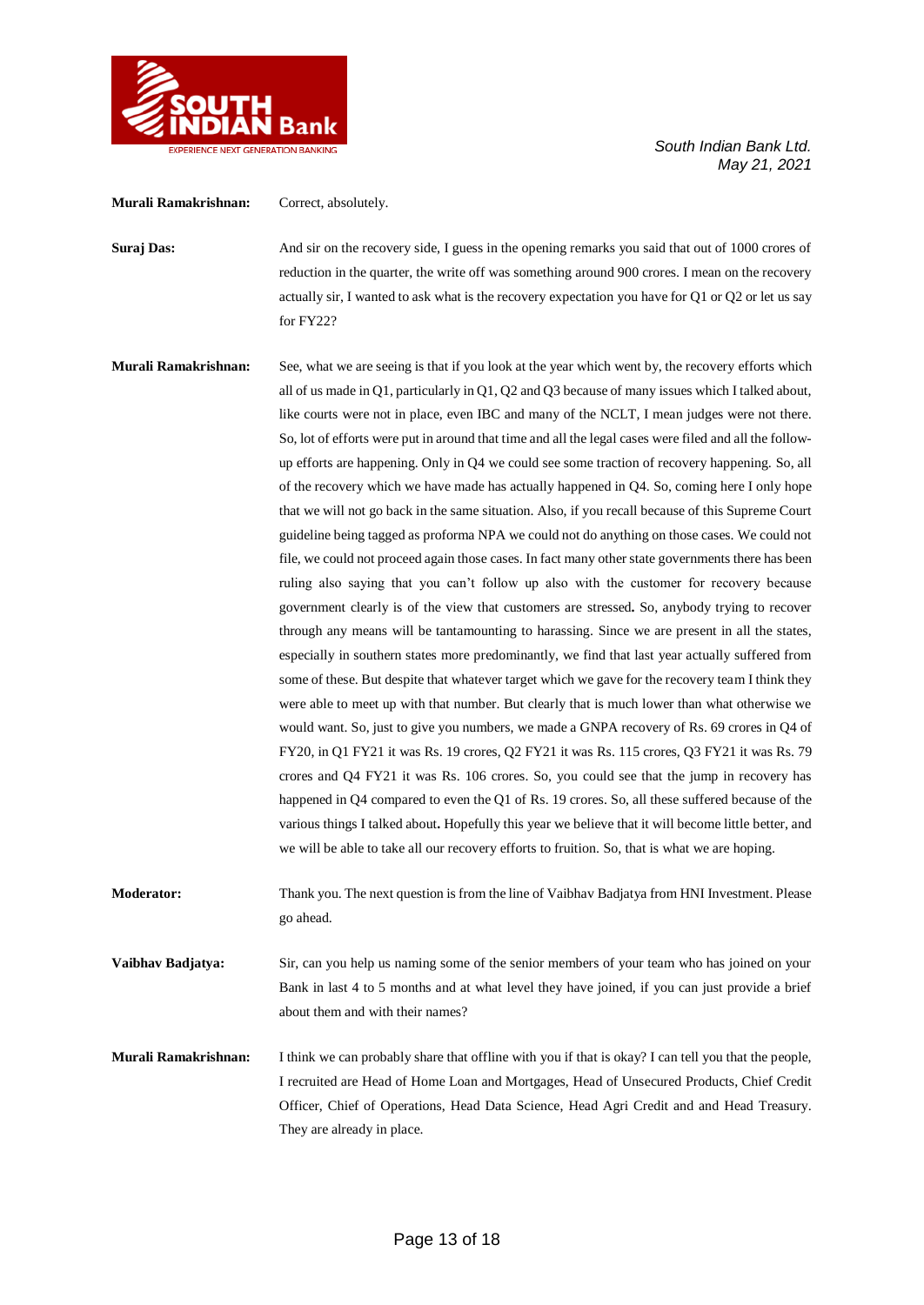

- **Vaibhav Badjatya:** So, I will take their names offline. Secondly, on the business model of the bank, so India already a crowded banking space, which bank do you think that South Indian Bank can try to aspire to be and which you think that probably that is the model South Indian Bank can also work for or aspire for? So, is there something on this line?
- **Murali Ramakrishnan:** I rather than looking at any particular bank as an idol, since I have worked in a private bank also for long, obviously my experience of having worked in the large private bank where I was involved in building up the portfolio in the bank and I work across various functions in the bank, what I can tell is that the practices which I learned over a period of time working for that bank, those practices have been tested and proven because it has stood the time of 3-4 big changes which had happened in the economy. So, I know there was good practices to have. So, I would rather put those practices and models and systems and process in this bank to emulate those structures which will stand the test of time. So, instead of looking at a bank for modelling because the conditions are very different. In large private sector banks, the way they can, I will just give you example. The way they can compensate is very different. The way they can increase the stickiness is very different. The way the skillset which they would impact will be very different. They can afford many things which I think smaller bank cannot afford. So, obviously the methodology which they adopt cannot be just simply replicated. But the good practices, the way we went about building the portfolio with a good quality, with a good yield and with a right monitoring to happen, with a kind of processes to put, policies to put and with the kind of independence to be given for credit team to have a say on the quality of the transaction, to enable the sales team to go and source the right kind of customers, to make the sales person appreciate the risk when we are sourcing a case in the market, those are good practices which we are now trying to build in the bank.
- **Moderator:** Thank you. The next question is from the line of Vibha Batra from Fair Connect. Please go ahead.
- **Vibha Batra:** You have covered that how recoveries, they did improve in Q4 and based on that now that Supreme Court restriction is not there, of course it is difficult to predict on how the operating environment will pan on. But you know the kind of assets you have built in, your strategy and lot of legacy assets have now rundown, and you would have a good hang on what your portfolio is. So, if you want to take an overall view on the slippages and recoveries, what kind of credit cost do you think one would have in the coming year and after that in relation to your advances**?**
- **Murali Ramakrishnan:** Yes, you are right. Now that I am 7 months since I got into the bank and I have a fairly decent understanding of the portfolio which are carrying, so we are clearly looking at how the portfolio is behaving currently and what kind of exposures we have taken and what kind of industries we are exposed to and also we are closely looking at what is happening in the market in this pandemic, what kind of industries are going through difficulties. Given that this is on the hardcore behavior of the individual credit cases, but apart from that there is also equal uncertainty in the recovery environment and collection ability going to the customers and being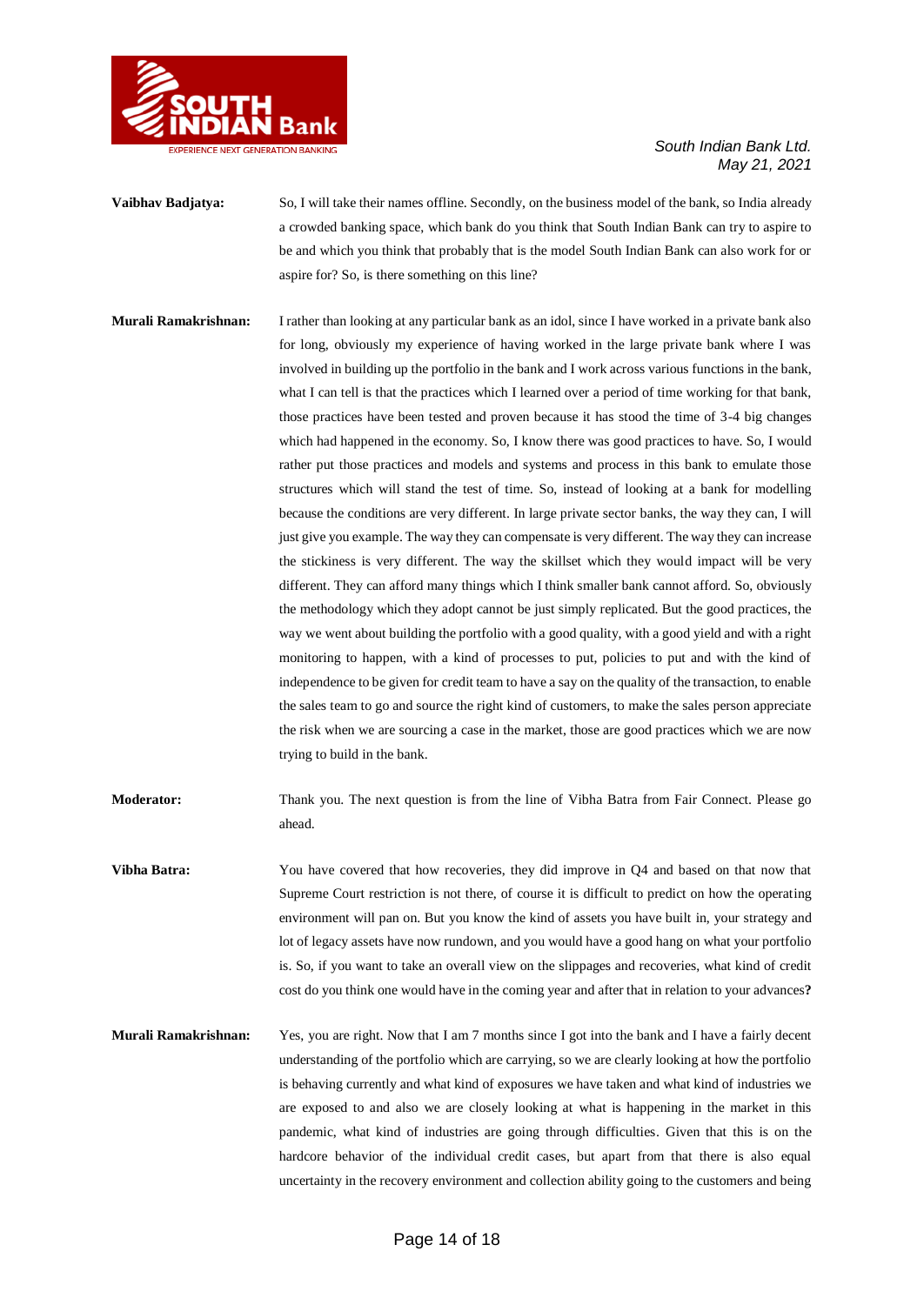

able to recover money from retail, SME and corporate customers. Those are definitely suffering due to lockdown and various another situation. So, it is virtually impossible to predict how it will pan out. But obviously we are working with certain assumption. So, that is the thing which I answered earlier. I believe that this year given these uncertainties in my view it will be as bad as this year is what I feel in terms of loss provisioning which we might have to take. But this is obviously assuming that the things will be as booming as it is today. If things become little better, I am sure our collection and recovery efforts will also become better and customers will also be able to swing back to cash flow situation and operations and individuals also will be able to pay back whatever is the liability. So, we are working with the assumption that, we always say that credit cost will be around 2.25% is what I am using as an estimate to make my projections and obviously try and see if we can improve it over a period of time.

**Vibha Batra:** And over longer term, something here maybe...

- **Murali Ramakrishnan:** This year is difficult to predict. I don't know how we can say about the longer term. Next quarter we are not able to predict with certainty, let me tell you honestly. Next year, the way we build up this much itself, with the traction happening in the advances book, the way we are now gearing ourselves for doing retail SME with incremental book which is getting built will be I am reasonably sure it will be of better quality. So, with that clearly the things will definitely be looking better than what it is today because any addition to my portfolio. I would want to ensure that quality is definitely there and whichever is there in the present legacy book which I am carrying, I will try and see how to make them perform, through all my efforts in recovery or through restructuring or through any of those kind of things.
- **Moderator:** Thank you. The next question is from the line of Renu Goel from Goel Investment. Please go ahead.
- **Renu Goel:** Actually, I have two small questions. I am a retail investor, and I am invested in South Indian Bank for last more than 5 years and I invested around all of my investment in South Indian Bank. So, I was just looking for when an investor can expect some return also the investment because in first year when I bought the right share, we got some 60p per share dividend and then after that we got 50p then 25p and in the last two years nothing is coming out and all the investment is around 50% value left. So, from investor point of view by when we can expect like some return coming out of through anyway through the bank?
- **Murali Ramakrishnan:** It is a very difficult question for me to answer because, one thing which I know is we are really focusing on improving the fundamental of the bank and we will be focusing on building the bank in a robust way. So, from my interactions with various investors and various fund managers, what I could understand is that, they have all invested and they have gone through the pain of these investments coming down over the period and clearly some of them have invested at Rs. 20 - 30 and they were obviously not seeing much return because the share stock has come down. But what I can do is, in setting the bank in the right trajectory and ensuring that we communicate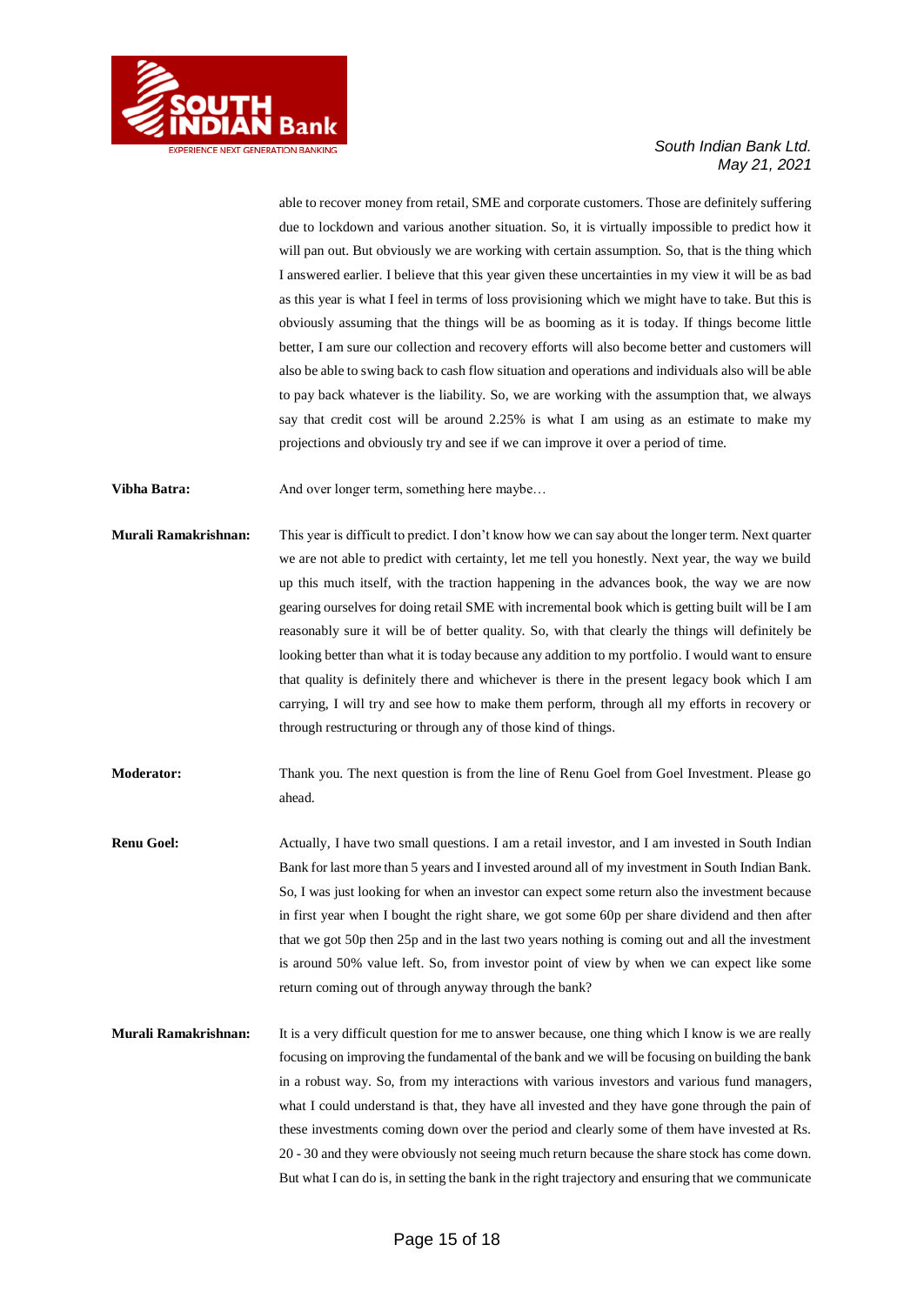

clearly what we are doing as a bank and I would like to be as much transparent as possible as to what is working, what is not working within the bank and I will endeavor to share exactly the plan of how are we going about and I am very open to receiving any kind of suggestions from the people who are engaged with whenever I make a presentation to them. So, I can only tell you that the stock is even as I am talking to you the book value of the share is close to Rs. 27. So, if you ask me whether any other stock in the market will have as much discounting from the book value, I can't think of anything. So, in my view I think the Rs. 1 having a book value of Rs. 27 quoting at whatever rate it is quoting, I think clearly means that it is not just about performance, it is also about how we engage with the entire market. I think that is where my efforts towards engaging very regularly with more and more transparency and with a clear articulation of what I wish to do. I am not saying it wasn't there, it was always there. But I will probably, each one comes with his own style of doing. So, I would probably feel that my approach is to make it as transparent, as open as possible and show the performance and I believe that with a consistent improvement in performance and with a dedicated effort in making progress in turning around the prospects of the bank, market will sooner or later recognize that it is a worthy investment to keep. I think that is something which probably I can aspire for and beyond that obviously nobody understands why some stock is preferred, some stock is not preferred. It is not just about fundamental alone, it is many other things, perceptions etc. which I am sure you know as much as I know. So, I think we will have to leave that for them to do. We need to do what we are good at doing that is basically to focus on improving the fundamental of the bank. That is what I and the team will work towards.

**Renu Goel:** But can't bank management can think of some sort of like payout to the investors like giving them some bonus share or some low value right share, something like that so that they can compensate it by some way. Not in cash form, but at least who are associated with the bank for long, at least they can continue investing with the bank. I don't want to be looking for any other investment, I keep believing in bank and I am there for last more than 5 years and I bought good amount of shares. But I just looking for some sort of small return or some benefit kind of a situation like or other bank's shares even their values are rising, or some sort of dividends are coming but there is nothing like we are getting.

**Murali Ramakrishnan:** You are right. I heard what you are saying. Clearly what I would want to communicate is that the moment the banks start doing well, clearly, we will definitely do things which you talked about. We are now in the midst of so many uncertainties, so many challenges, I am sure you must be reading our numbers, you must be reading our commentaries etc. So, if you ask me, do I have the intent to do whatever you said in terms of bonus shares, giving dividend etc. definitely I have great intent to do all that. But do I have the ability to do it today. I don't have the ability to do it today. Clearly, we are working towards making the bank get that ability to do. So, we are only hoping that the market will also be helping us, and we will be able to put in action all the plans which we have in mind. That is where I mentioned about things which I am articulating. I am going about sincerely completing them whether it is raising capital, whether it is raising CASA or whether it is working on bringing down the cost and bring the structural change to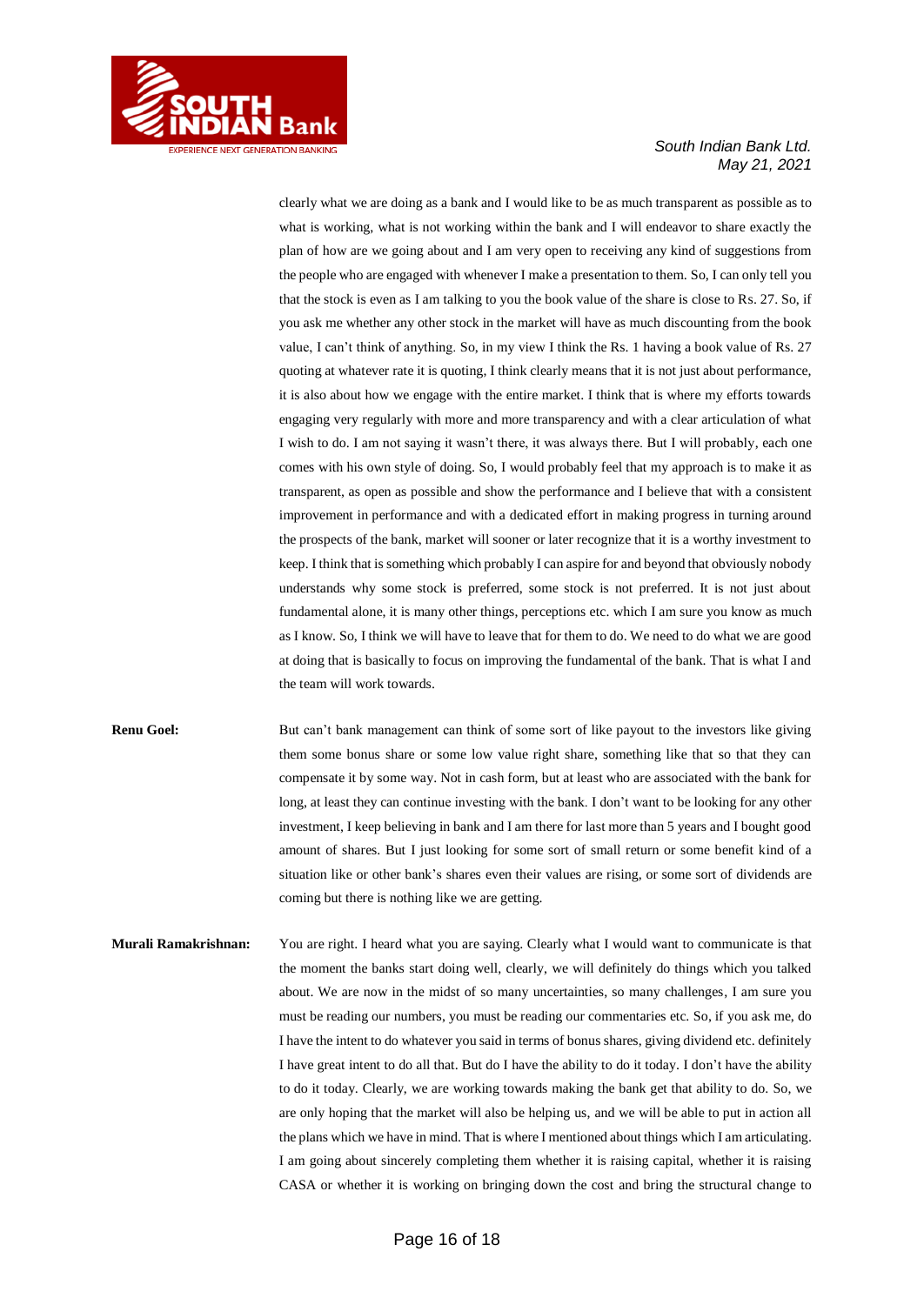

make it conducive for growth. All that whatever is required to fundamentally change the direction in which the bank is going, we are doing our best to make that happen. Hopefully that will get results if market is also conducive it can happen sooner or later. But I completely empathize and understand what you are saying. Please be rest assured, if things definitely enable us to make those things, we will be the first one to do happily do it because we certainly appreciate long term investors like you who have faith in the bank, and we definitely would want to do everything possible to make that realized.

**Moderator:** Thank you. The next question is from the line of Sanjay Kumar from ithought Financial. Please go ahead.

**Sanjay Kumar:** Sir, two requests before my questions. So, can you release the PPT and give us sometime before the call, so just before the call we can go through it. And can we improve our disclosures like GNPA walkthrough, even though opening and closing maybe include more details about the recoveries, write-offs and also on the SMA detail, SMA breakup that will be great. So, my questions, so first one on the restructured book, we have around 1,200-1,300 crores, are you expecting any slippage from this number, how much have we provided for this. And are we carrying any provisions for wave two, additional provisions, over and above all standalone?

**Murali Ramakrishnan:** So, if we look at the restructured book, it is about Rs. 1,277 crores that is the total restructuring book which we are carrying in which the restructuring which have happened due to floods is about Rs. 87 crores and due to project loan DCCO extension is about Rs. 77 crores. MSME restructuring is about Rs. 762 crores. COVID restructuring retail is about Rs. 18 crores, COVID restructuring to MSME is about Rs. 256 crores, the other exposure is about Rs. 77 crores. Total standard restructuring is about Rs. 1,277 crores. So, this is the number as of 31-3-2021. The same figure in FY 20 was Rs. 1,205 crores. Now if you ask me in terms of provisioning, clearly whatever is the regulatory provisioning which is required to be done that we have provided for all these cases and if you ask me about the slippages, in flood restructuring we are seeing a slippage of close to 30%. In other restructuring we are seeing a slippage of close to 25%, that is what we are seeing.

**Sanjay Kumar:** So, you are expecting 20% of this book 1277 crores to slip this year?

**Murali Ramakrishnan:** Correct. Not necessarily this year. I am saying this is an experience, over a period of time that is what we are saying. Not necessarily this year. This is what we are seeing as a slippage over a period of time.

**Sanjay Kumar:** And are we carrying any provisions for big assets like we wanted to show some profits, so we stop providing more. So, do we need, should we have provided more in anticipation of wave two?